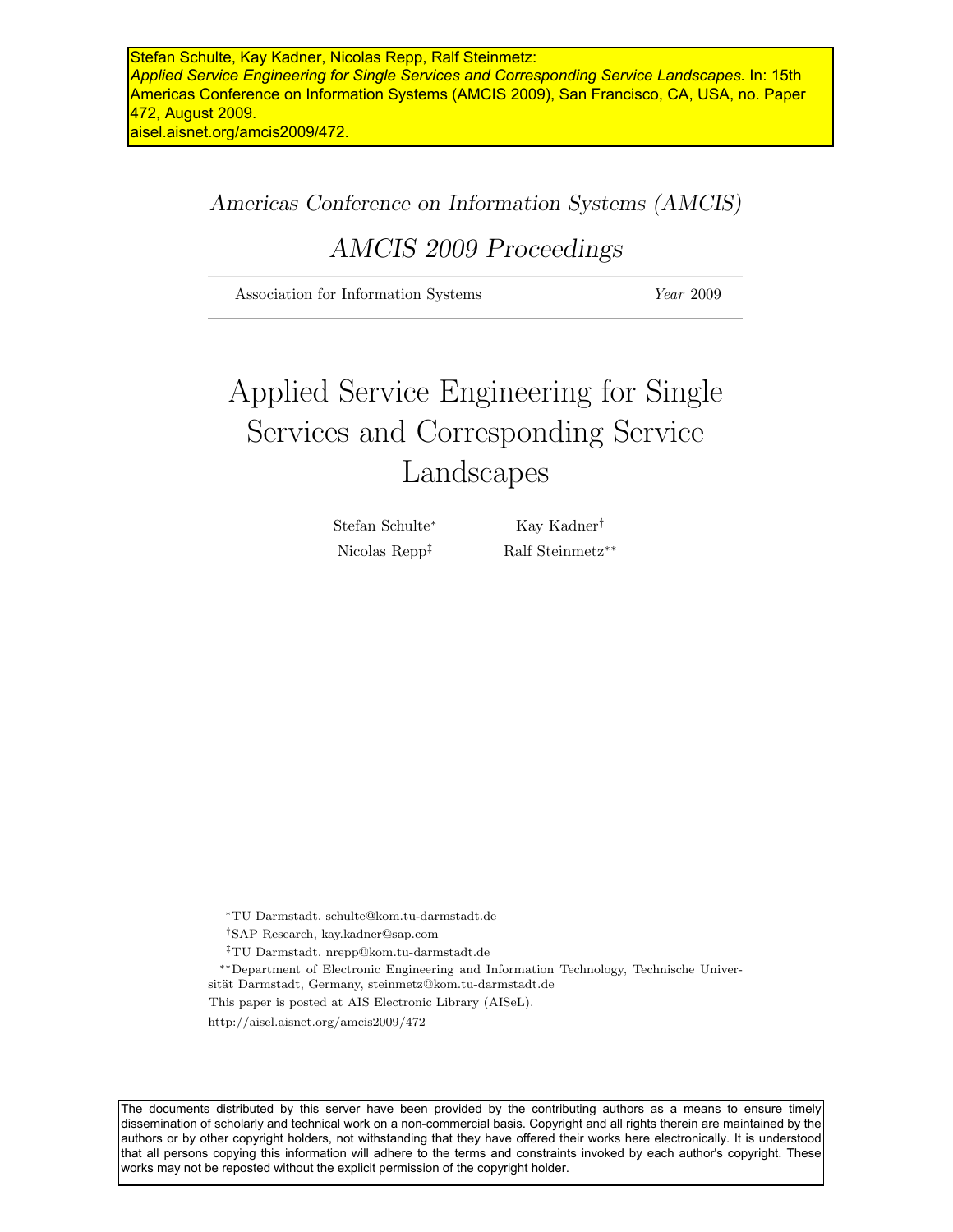## **Applied Service Engineering for Single Services and Corresponding Service Landscapes**

**Stefan Schulte**  Multimedia Communications Lab, TU Darmstadt schulte@kom.tu-darmstadt.de **Nicolas Repp**  Multimedia Communications Lab, TU Darmstadt nrepp@kom.tu-darmstadt.de

**Kay Kadner**  SAP Research, Dresden kay.kadner@sap.com **Ralf Steinmetz**  Multimedia Communications Lab, TU Darmstadt rst@kom.tu-darmstadt.de

#### **ABSTRACT**

Building reusable and autonomous services that possess the proper degree of granularity is critical for the success of a service-oriented architecture (SOA), especially for large and heterogeneous application landscapes. While there are a number of approaches to service engineering, most of these approaches are designed with a special purpose or project context in mind. This paper presents a pragmatic approach to service engineering that can be applied in scenarios where it is particularly necessary to identify service interfaces with the right granularity. The approach is based on a comparison of service engineering methodologies with special regard for their ability to connect different levels of an SOA. We apply concepts from this approach to build single services and their service landscapes. We also suggest the utilization of service inventory techniques to evaluate and assess the outcome of the proposed service engineering methodology.

#### **Keywords**

Service engineering, Service-oriented architectures, Service landscapes

#### **INTRODUCTION**

Service-orientation is based on well-known concepts such as autonomy and the loose coupling of software components. However, the service-oriented architecture (SOA) paradigm has gained momentum in recent years primarily due to the standardization of Web service technologies. SOA has evolved into one of the "hot" topics in both the software industry and the research community (Bichler and Lin, 2000; Papazoglou, Traverso, Dustdar and Leymann, 2007).

One of the major requirements regarding application landscapes based on the SOA paradigm is the ability to build reusable and autonomous services which possess the correct degree of granularity. This challenge must be met in order to achieve desirable outcomes (i.e., reusability of software components and a clearly arranged application landscape) in the adaption of service-oriented technologies (van den Heuvel, Zimmermann, Leymann, Lago, Schieferdecker, Zdun and Avgeroiu, 2009).

The approaches and techniques used to identify and design appropriate services are often labeled as "Service Design" (Erl, 2007) or "(Software) Service Engineering" (Margaria and Steffen, 2006, van den Heuvel et al., 2009). Many service engineering methodologies are created in response to specific problems, and are therefore only applicable to specific goals, purposes, and technologies. On the other hand, some approaches try to be so universally applicable that they lead to a rather vague course of action which requires extensive adaptation to address the problem at hand.

In this paper, we propose an approach for *applied* service engineering for single services and corresponding service landscapes, i.e., the collectivity of all services in a specified domain. Especially if software development is distributed among different teams, it is not always possible to identify the functionalities offered by components in the whole IT infrastructure. Here, service engineers need an easy to use approach to identify functionalities which could be reused in the own applications respectively service compositions. We want to extend the manifold research done in the field of identifying services on the business level by linking the results of this identification process to the actual implementation of technical services. The aim is to close the gap between the actual identification of single services (and hence, the service landscape) and the implementation of services. A very important success factor if applying a quite new software paradigm as service-oriented computing still is, is that the different parties know which higher steps are needed in the development process and what has to be done in each step. Hence, we center on the desired outcome of each step and what needs to be done in order to accomplish it.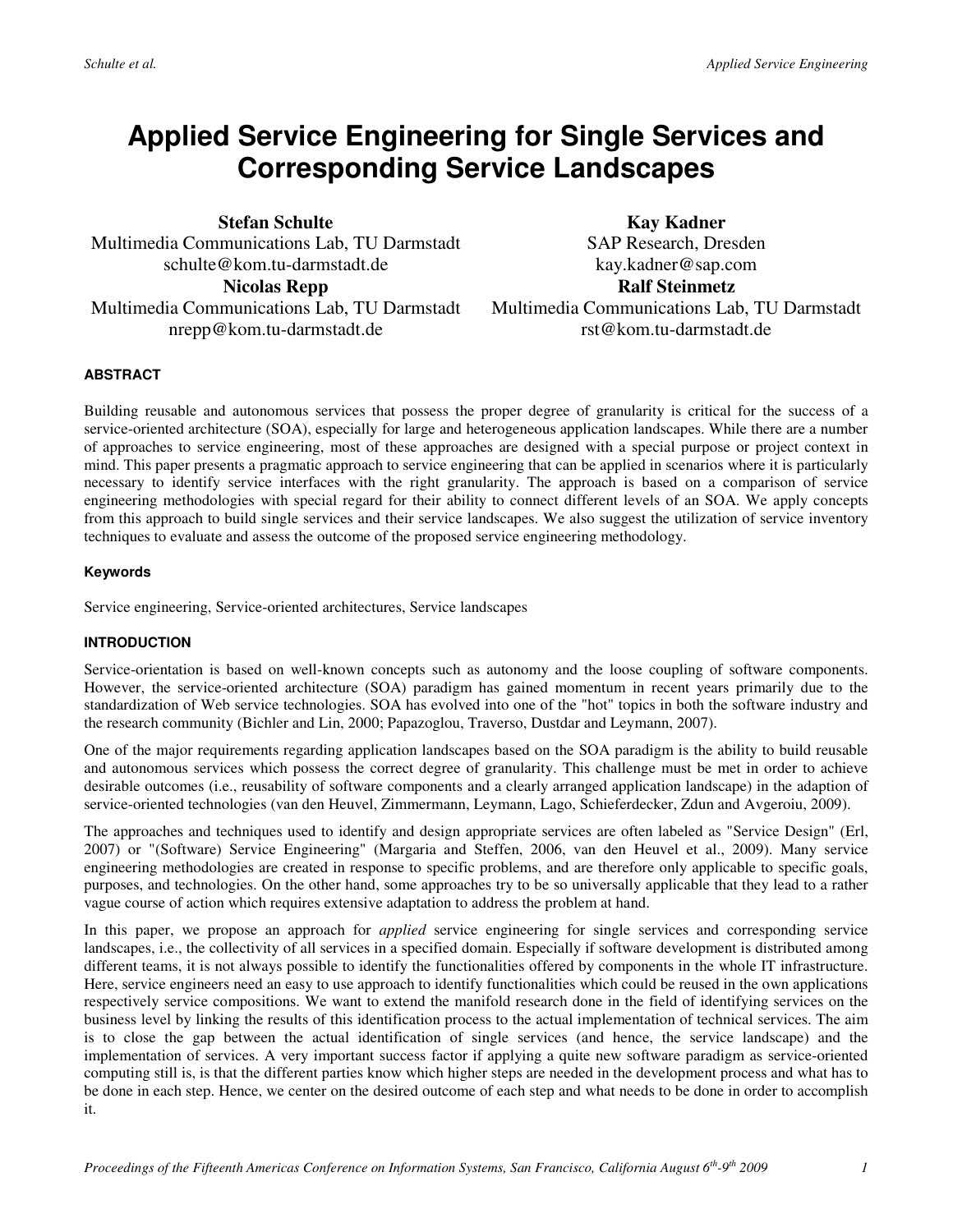$\overline{a}$ 

The remaining part of this paper is structured as follows. In the next section, we analyze different service engineering approaches with respect to their ability to define single services as well as a service landscape. Then, we introduce an application of service engineering methodologies. To evaluate the outcomes of our approach in service engineering, we propose the use of service inventory taking. Finally, this paper concludes with a summary of our findings and an outlook on our future work.

#### **SERVICE ENGINEERING METHODOLOGIES**

The scope of service engineering approaches ranges from the derivation of service functionalities from existing business processes, to the technical implementation of services. To demonstrate this range, we present different service engineering methodologies, compare them, and identify common characteristics of service engineering methodologies. Due to the extensive variety of service engineering methodologies, it is not possible to consider every approach. Thus, the following sample of methodologies has been chosen to represent those approaches who primarily affect our own work.

In 2005, SeCSE (Service Centric System Engineering<sup>1</sup>) defined service engineering as "the activity of specifying, designing, implementing, and maintaining services offered by a service provider" (Sawyer, 2005). SeCSE is a long-running EUsponsored project, which tackles service and system engineering (amongst other topics). Their main focus is the definition of a conceptual model for service engineering, including service description, service discovery, and service composition. The former regards the application of semantic information in order to describe service functionalities and includes Quality of Service aspects in the service description. However, the SeCSE-project focuses on the examination of different aspects of service engineering instead of the deployment of an overall approach to service engineering.

Margaria and Steffen (2006) proposed the application of principles from the field of networks and telecommunication for service engineering. The authors focus on the alignment of the business and IT levels based on services which link the two. However, this happens on a quite coarse level of granularity. By adapting a "divide and conquer" based approach, a taxonomy of services is constructed. Thus, the authors use a top-down approach for service definition. The model is enhanced by formal verification of the entire design process. One particular strength of this approach is the continuous support offered by tools.

Several companies (e.g., BEA, IBM, Oracle, SAP) were involved in the development of the *Service Component Architecture* (SCA), a model used to implement and connect software components based on SOA principles (Chappell, 2007). SCA is independent of any corporation, i.e., there are no restrictions regarding specific tools when adapting the proposed model. SCA is only a model and does not include an implementation. SCA offers both a methodology to develop software components, and a mechanism which addresses the interaction between different components. The definition of components ranges from simple Java classes to complex software artifacts.

A comprehensive approach to the engineering of semantic Web services has been carried out by Bayer, Eisenbarth, Lehner and Petersen (2008). Here, the authors provide a service engineering process that allows for the determination of service landscapes as well as single services. Following principles from requirements engineering, the authors provide a top-downapproach that makes use of information regarding the whole application landscape. Then, the requirements of single services are identified, and services are designed and implemented. The process ends with the testing and registration of the services. One particular strength of the proposed approach is the holistic process that covers all necessary stages of service engineering. However, this methodology works best if information about the service landscape is centrally available. It would be difficult to scope the service landscape of a more distributed approach where a central entity does not exist. Furthermore, testing is only carried out on the implementation level, i.e., a test for the whole service landscape is missing. Nevertheless, this approach comes closest to our requirements as will be presented in the following sections.

There are a number of other approaches, for example by Specht et al., that focus on the technical deployment of services with special attention to the reusability of services (Specht, Spath and Weisbecker, 2005). An extensive model for the deduction of business services, and the modeling of technical services and their implementation is provided by Erl (2005).

The incorporation of semantic information in service engineering has also been observed by some researchers. Tetlow et al. (2006) presents some potential uses of Semantic Web technologies in systems and software engineering. Even though they consider the use of semantic information to enhance the retrieval of Web services, it does not contribute directly to service engineering itself. Hepp and Roman present an ontology framework for semantic business process management which should

<sup>&</sup>lt;sup>1</sup> European Commission, Information Society and Media Directorate-General, Network and Communication Technologies, Software Technologies. www.secse-project.eu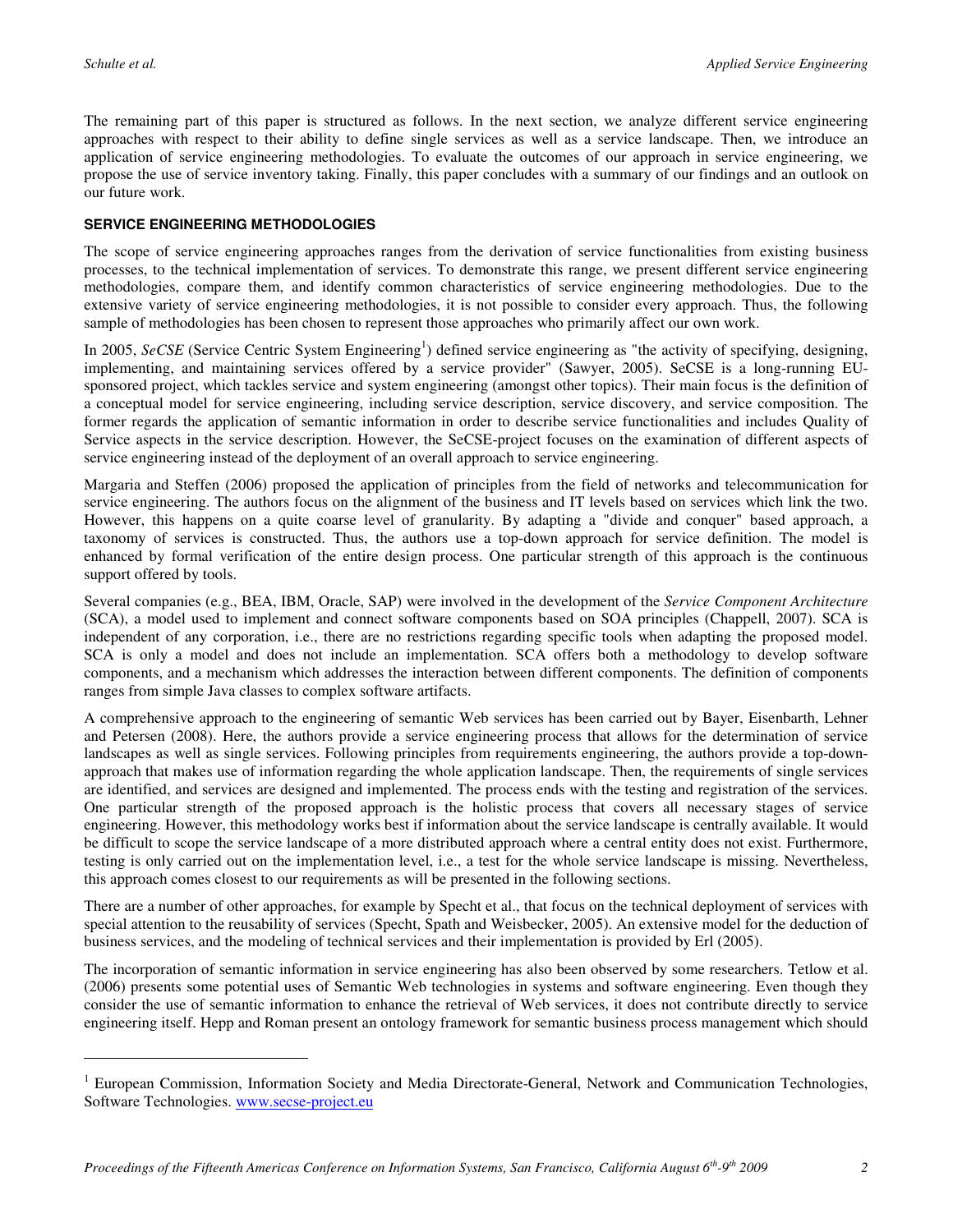be incorporated into the work at hand, as it provides possible ontologies to represent business processes (Hepp and Roman, 2007). Once again, the authors have not taken the service engineering process itself into account.

| <b>Comparison and Common Characteristics of Service Engineering Approaches</b> |  |
|--------------------------------------------------------------------------------|--|
|--------------------------------------------------------------------------------|--|

| $\circ$ – Integrated<br>$\bullet$ - Partially integrated<br>$x - Not integrated$ | <b>SeSCE</b> | (Margaria and<br>Steffen, 2006) | <b>SCA</b> | (Bayer et al.,<br>2008) |
|----------------------------------------------------------------------------------|--------------|---------------------------------|------------|-------------------------|
| Top-down approach                                                                | $\times$     | $\circ$                         | $\times$   | $\circ$                 |
| Bottom-up approach                                                               | $\circ$      | $\times$                        | $\circ$    | $\times$                |
| Definition of single<br>services                                                 | $\circ$      | $\circ$                         | $\circ$    | $\circ$                 |
| Verification/Testing of<br>single services                                       | $\circ$      | $\circ$                         | ×          | $\circ$                 |
| Definition of service<br>landscape                                               |              | ×                               | $\circ$    | $\circ$                 |
| Verification/Testing of<br>service landscape                                     | $\times$     | $\circ$                         | $\times$   | $\times$                |
| Semantic description of<br>services                                              | $\circ$      | ×                               | ×          | $\circ$                 |
| Usage of ontologies                                                              |              | ×                               | $\times$   | $\circ$                 |

#### **Table 1. Comparison of Selected Service Engineering Technologies**

Table 1 shows a comparison of the approaches mentioned, and identifies characteristic service engineering elements in each of them.

Service engineering approaches can be divided into top-down or bottom-up approaches. This characteristic normally depends on the scope of the approach. While methodologies based on the business process model often provide a top-down approach, methodologies which primarily address single services logically follow a bottom-up approach. Thus, single services are often not related to the actual business processes (or similar constructs) they are used in and vice versa. This makes the retrieval and usage of services difficult, especially in large, heterogeneous service landscapes.

Another distinguishing feature of a methodology is the definition and verification of either single services or service landscapes. Naturally, the definition of single services is part of almost every service engineering methodology. However, a single service can range from concrete instructions on the implementation of services, to the non-technical identification of services. Furthermore, service landscapes should also be defined using the same service engineering approach used for the identification of single services.

Although the SeSCE project considers the semantic description of services with respect to service retrieval, none of the above-mentioned methodologies has applied this information in order to enhance the service engineering process. In Bayer et al. (2008), semantic information is used to describe pre- and post-conditions of service invocations – however, this approach does not allow the linkage between the service landscape and single services by semantic information.

#### **APPLIED SERVICE ENGINEERING FOR SINGLE SERVICES AND CORRESPONDING SERVICE LANDSCAPES**

Even though the abovementioned service engineering approaches provide important means to design and implement services, the realization of services and service landscapes is often constrained by the project context. If a large number of project partners is involved and a project is following a bottom-up approach, it is particularly necessary to follow a pragmatic approach to service engineering and incorporate most of the methods presented in Table 1 at the same time. In the following, we present the simple and pragmatic approach to service engineering which was proposed for the project SoKNOS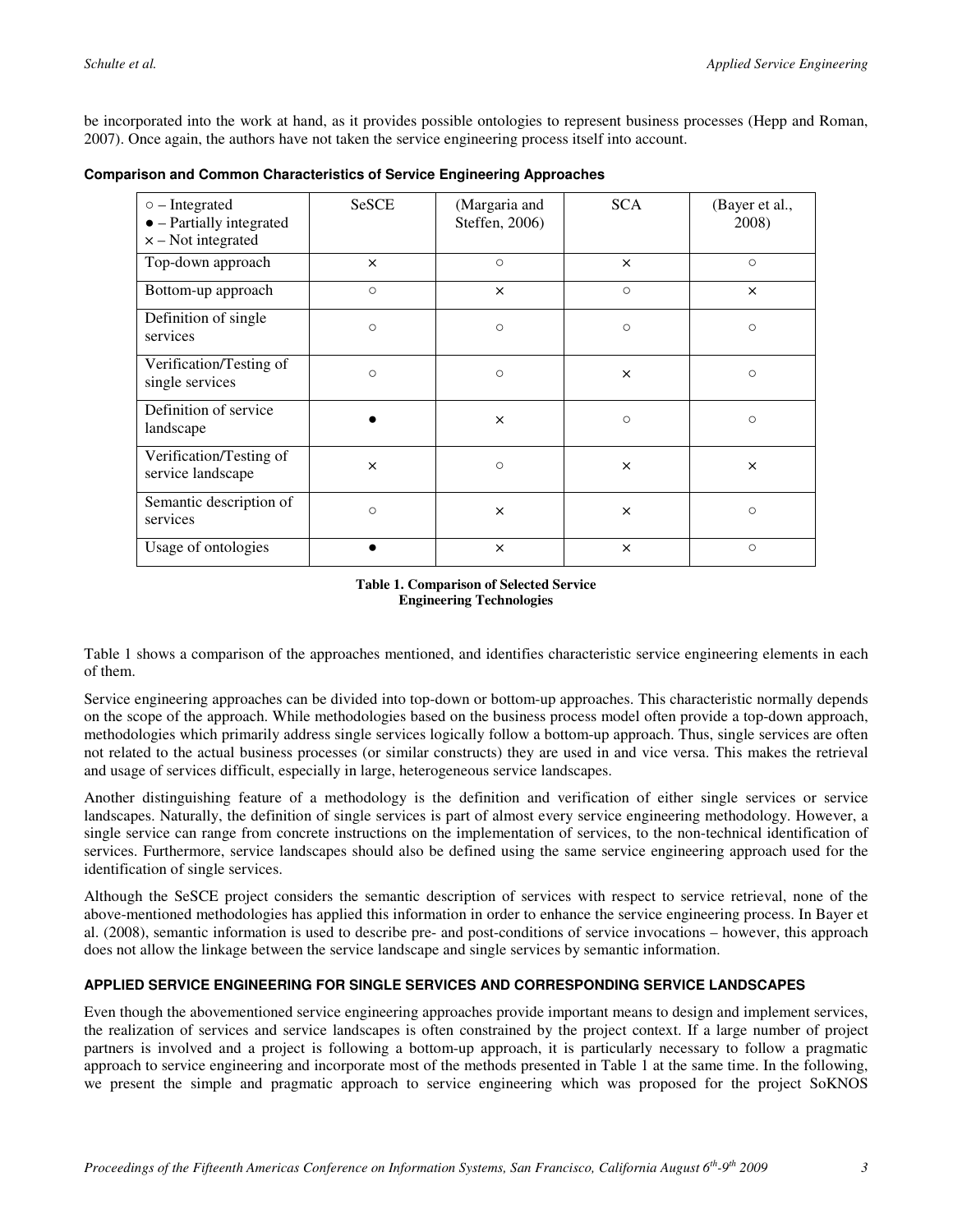[\(www.soknos.de\)](http://www.soknos.de/) but can be easily applied to other project contexts as well. Before we present the four steps of this process, we introduce the different service levels we consider in our work.

#### **Service Levels**

In our opinion, service engineering should be regarded at four different levels. This classification has been derived from the common understanding of SOA in scientific literature, (e.g., Krafzig, Banke and Slama, 2004; Papazoglou et al., 2007). On the one hand, it is necessary to deploy a technological infrastructure in order to implement elementary functionalities such as communication between services. On the other hand, this infrastructure is predetermined by external conditions and thus technical services have to be implemented according to these circumstances. Last but not least, services are a counterpart for an entity in a real-world system.

*Technical services* are services on the infrastructure level. They possess a relatively fine granularity and offer functionalities which vary from specific business actions to data services (e.g., connection to a database). While the reusability of this kind of service is very high, technical services are bound to specific IT systems which make them unlikely to be invoked by people unfamiliar with them. Furthermore, the number of technical services can grow very fast in large heterogeneous application landscapes, which further decreases the clarity of the service landscape.

*Composite services* combine functionalities from two or more technical services. They may possess direct business value and can be directly related to a task or subprocess in a business process; hence, it is necessary that these services are easily found. The reusability of composite services depends on how specific their outcomes are – generally speaking, less specific outcomes are per se more likely to be reusable in different contexts. However, this does not apply to every context and has to be considered when assessing the value of a service.

*Business processes* can be composed of technical or composite services, and can be very complex. While a business process is usually not a service on its own, it might be reasonable to provide a service interface for a business process, e.g., in order to make a process available to other departments within a company. Business processes possess direct business value and are the most complex of the services mentioned so far.

*Public services* are all services that are made available to parties outside of the company. They may be technical services, composite services or even complete business processes. While the three aforementioned types of services (including business processes) do not overlap, public services are combinations of other sorts of services, meeting the functional requirements regarding accounting, security, as well as non-functional requirements like availability and other Quality of Service attributes.

The different kinds of services show the need to interrelate the different levels of services in order to accomplish a clearly arranged service landscape. In the following, we proceed on the assumption that business processes such as workflows are available or can be constituted based on existing information. After that, composite services and service interfaces (i.e., single services) are constructed, and finally enriched with semantic information in order to link the different service levels.

#### **Application of a Domain Model**

Instead of "structuring" a heterogeneous application landscape based on monolithic systems, the SOA paradigm implies the composition of an application landscape by services. These services possess clearly defined standardized interfaces which make the communication and use of single services very easy. In this way, the complexity of interfaces is radically reduced. If interfaces are not standardized, a component in the application landscape has to be adapted to each interface in order to use the functionalities offered. In the worst case, each component has to adapt *n* (number of functionalities in the domain) different interface standards, leading to  $n \times k$  ( $k =$  number of components in the domain) different adaptations. If applying service-oriented concepts and standards, the number of adaptations is reduced to *k* (one adaptation per component) if all components use the same service interface standard.

However, in order to achieve the possible advantages of applying service-oriented concepts, it is necessary to base the application landscape (i.e., the service landscape) upon a commonly accepted foundation. If a business process model is available, this could be used as a foundation. Another possibility is the utilization of an existing domain ontology. Despite the possible benefits of industry-specific domain ontologies, a shortage of such ontologies exists. Thus, it is necessary to derive a domain model from an existing business process model or similar sources.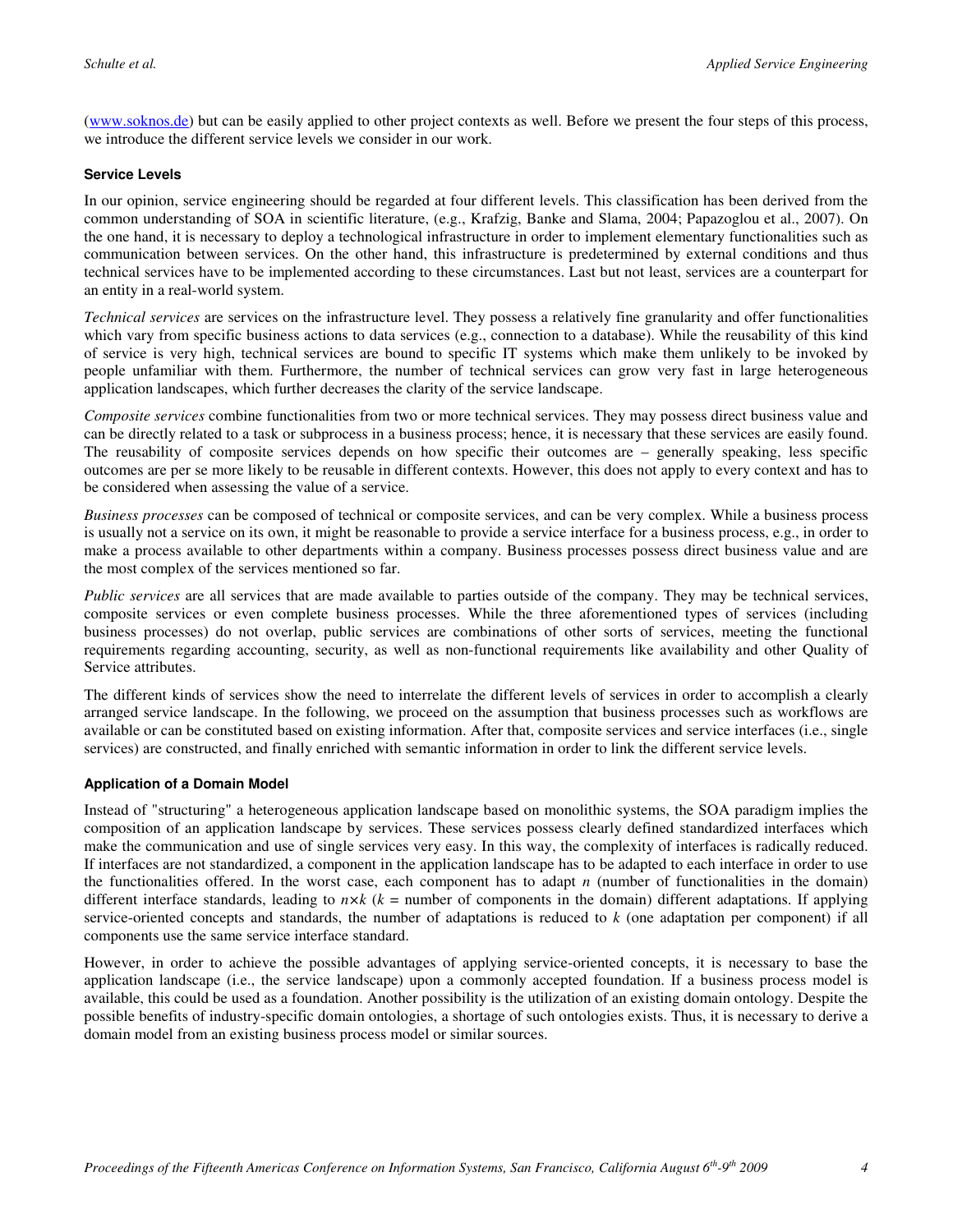#### **Derivation of Composite Services from a Domain or Process Model**

The derivation of composite or business-oriented services from a process model has been regarded in various publications, (e.g., Erl, 2005; Krafzig et al., 2004; Bell, 2008). Hence, we will restrict this section to two major aspects of this process. First, business-oriented services are usually used to map exactly one (major) aspect of the business (Krafzig et al., 2004) and vice versa, making it possible to identify necessary services based on the processes available. Secondly, a service repository needs to be established in order to identify appropriate services for potential consumers (Bell, 2008). Of course, it is necessary to limit the visibility of certain services, as not every service is intended for all users such as external customers.

If a process model is not available, services have to be defined based on other data sources, one method being to list which workflows make use of each software component (Alonso, Casati, Kuno and Machiraju, 2004). While these methods may produce good results, the lack of a process model yields to the loss of an important piece of (semantic) information which is essential in order to understand and model a service landscape.

As a result of the derivation of composite services, an application designer should possess a number of composite services, workflows, or business processes which have been split into singular steps. Now, it is possible to identify the service interfaces required to deliver the functionalities of each process step.

#### **Identification of Service Interfaces**



**Figure 1. Placement of Helpers** 

With regard to the construction of service landscapes, the internal implementation of services is rather irrelevant as long as it does not affect the ability to provide services with reasonable granularity. Far more important is the identification of functionalities and data that a service needs to provide to other components within an application landscape. Thus, it is first and foremost necessary to identify the dependencies which exist between different components in a landscape.

Our approach for the identification of service interfaces can be applied both bottom-up as well as top-down with regards to the underlying business process model. For an existing application landscape without a corresponding business process model (i.e., the model and the applications have not been mapped to each other), it is necessary to identify interactions in which the applications were used so far. This step is redundant if an explicitly defined business process model exists. In this case, necessary services and their granularity can be identified based on the model.

For either the bottom-up or top-down approach, we use activity diagrams to identify necessary services and the entity in the application landscape which must provide them. It is possible to adapt and apply similar notations, especially if a business process model has already been defined in an appropriate notation. The use of activity diagrams is only recommended in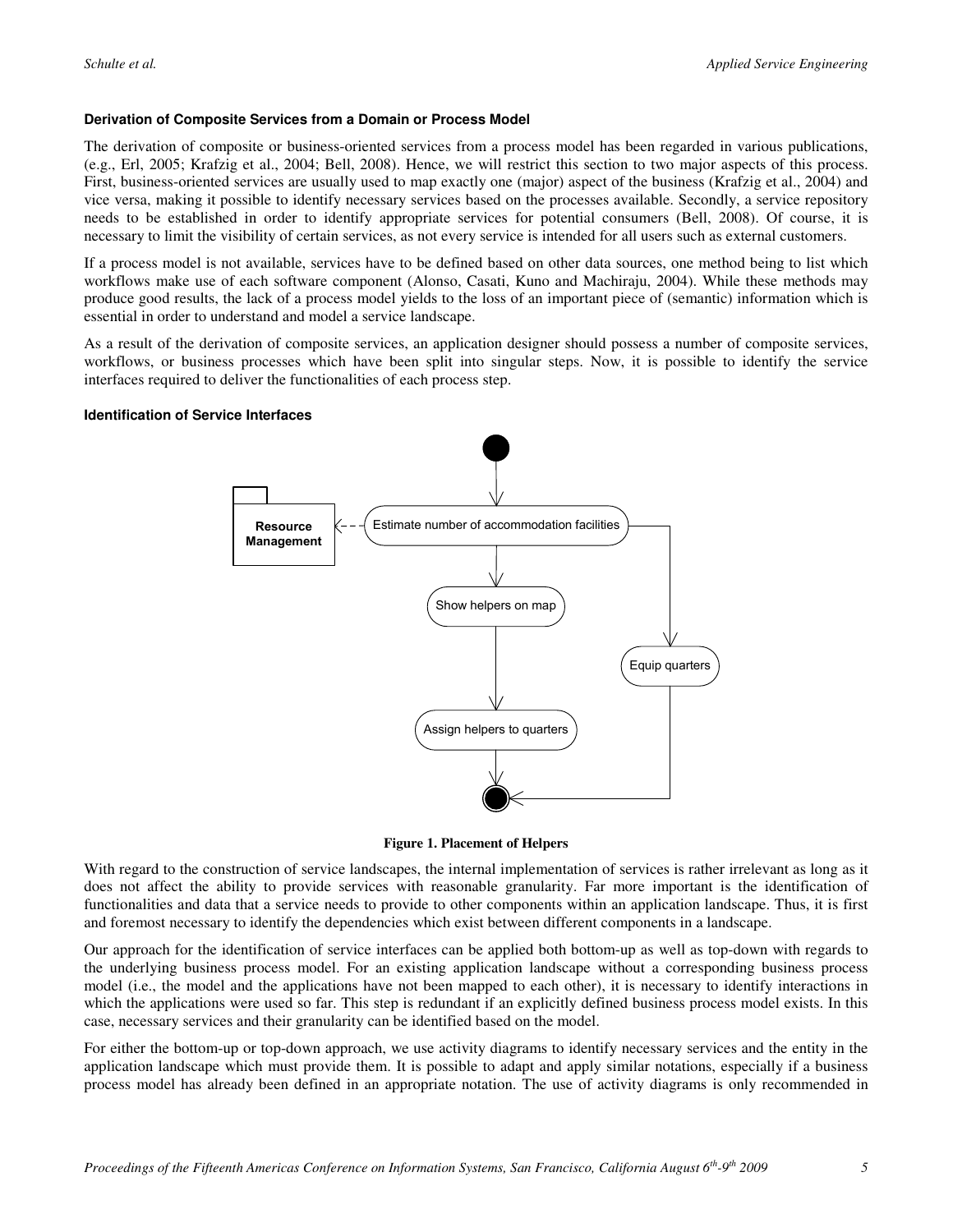relatively small scenarios. For large application landscapes, the identification of service interfaces needs to be supported by more sophisticated tools.

If services are identified bottom-up, it is necessary to distinguish all the functionalities of an application that this software component needs to provide to other software components. Our methodology is based on the principle of path testing (Howden, 1976), but instead of using control flow graphs, we use activity diagrams. While control flow graphs usually feature a fine granularity, activity diagrams match the comparatively coarse granularity of business processes and workflows much better. Paths are identified by determining the interactions where the applications have been used so far, or will be used in the future.

The principle of path testing implies that instead of constructing all possible paths and activity diagrams, only independent paths have to be considered. When the independent paths are combined, they represent all the functionalities an application must provide to be an equivalent system to what it was before service-oriented principles were applied. In the following, we will show the identification of service interfaces based on a simple example which is taken from the project SoKNOS. This research project aims to develop concepts that are valuable in the support of governmental agencies, private companies, and other organizations active in managing disastrous events in the public security sector. Hence, there are many components involved in the provisioning of particular processes. In a simplified illustration, we use the *Resource management* component and the workflow *Placement of helpers*.

As seen in Figure 1, this workflow contains several different activities. The activity "Estimate number of accommodation facilities" has already been connected to the resource management component. Next, it is necessary to identify and define dependencies on other components of the application landscape. Attention should be paid to the fact that "dependencies" here are not regarded in terms of software engineering as the components are loosely coupled. If an activity is attached to more than one component, or only parts of necessary functionalities are covered by a component, it is necessary to divide the activity. In the example (Fig. 2), the activity "Equip quarters" is assigned to two different components. Hence, it is necessary to split this activity.



**Figure 2. Annotation with Supporting Components** 

The result of the annotation with supporting components is that a number of interfaces are needed to model a business process. Based on this information, it is possible to develop services with the right degree of granularity, i.e., the functionalities desired have to be written down in a standardized form and need to incorporate further requirements, e.g., security standards. Service interfaces should be enriched with semantic information in order to ease their retrieval and integrate single services into the service landscape, which represents the next step in our service engineering approach.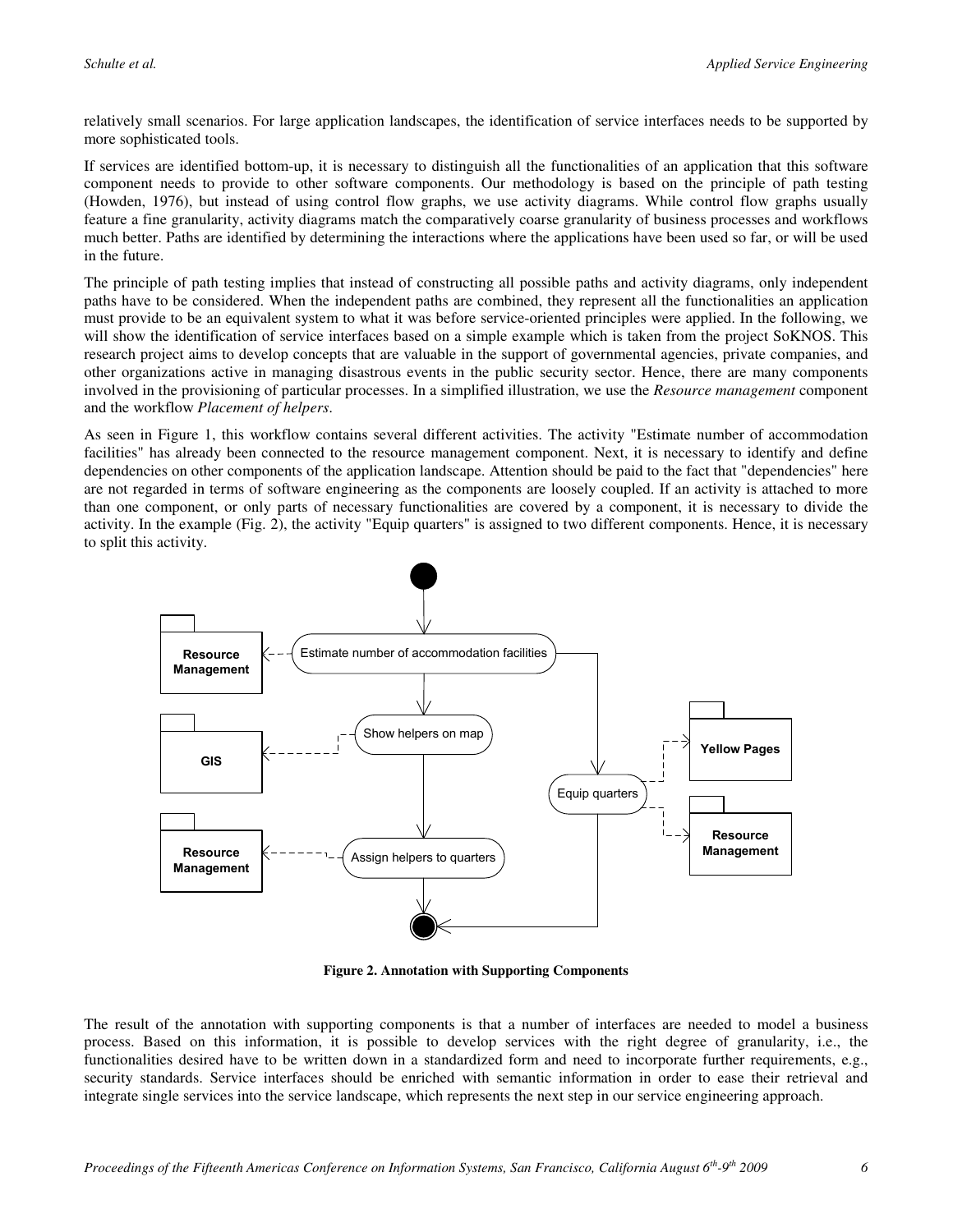$\overline{a}$ 

#### **Enrichment of Service Interfaces with Semantic Information**

While different authors have proposed the use of automatic annotation mechanisms in order to enrich service descriptions with semantic information (e.g., Patil, Oundhakar, Sheth and Verma, 2004), we suggest that above all the data from the process model and domain ontology (if at hand) be used to annotate services. Thus, it is possible to interrelate services on different levels with each other. However, if there is no link between services on the technical and business process level, for example, it is not possible to reuse semantic information from one level on another level. The actual integration of services on different levels using semantic information will be a subject of our future work. Currently, the plan calls for services (e.g., technical and composite services, and business processes) to be made available through a service repository. Through references to semantic data (i.e., an ontology) in the description of service interfaces and corresponding entities, it is possible to identify which services are related to each other, are part of a composite service, or constitute a business process.

The result of this step is a detailed draft of service interfaces and the service landscape. Now, the services need to be implemented with consideration to predetermined technologies.

#### **EVALUATION APPROACH: SERVICE INVENTORY**



#### **Figure 3. Overview of the Service Inventory Process**

In our previous work (Repp, Schulte, Eckert, Berbner and Steinmetz,  $2007)^2$ , we presented the concept of service inventory taking being used to evaluate existing enterprise service ecosystems and their services. As our service inventory process can be used to enhance SOA and service development methodologies, it is possible to apply this process to the service engineering approach as well.

It is important to distinguish between two facets of the "service inventory" concept. On the one hand, this term describes the actual service inventory, which is the result of a service inventory taking. This could be, for example, a service repository enriched with information about the value of the services. On the other hand, the stocktaking of existing services, their analysis, and evaluation is also called "service inventory" (see Fig. 3). Contrary to the inventory process in financial accounting, no monetary value is assigned to a service during service inventory. Instead, the value of a service is measured based on its ability to be integrated into a service landscape.

The actual assessment of single services has to incorporate the type of the service as mentioned above and is achieved by a questionnaire (Repp et al., 2007). The questionnaire or criteria catalog is based on the definition of a scope which could be, e.g., to estimate which services could be offered to external partners. After the criteria catalog is completed, deviations from the required values need to be identified and further analyzed. If necessary, counteractions need to be taken in order to fix identified flaws.

Depending on the scope of the service inventory process, there are different service aspects that should be considered. These aspects have been derived from different sources, such as the common principles of service-orientation presented by Erl (2005), the rules for architectural design of enterprise IT by Engels, Hess, Humm, Juwig, Lohmann, Richter, Voß, and Willkomm, (2008), the standardized specification of business components by Ackermann et al. (2002), and our experience in various SOA projects.

Using these sources as guides, we evaluate services based on the following service aspects (Repp et al., 2007):

 $2^{2}$  In order to make this paper self-contained, we include a summary of some materials already presented in (Repp et al., 2007) in here.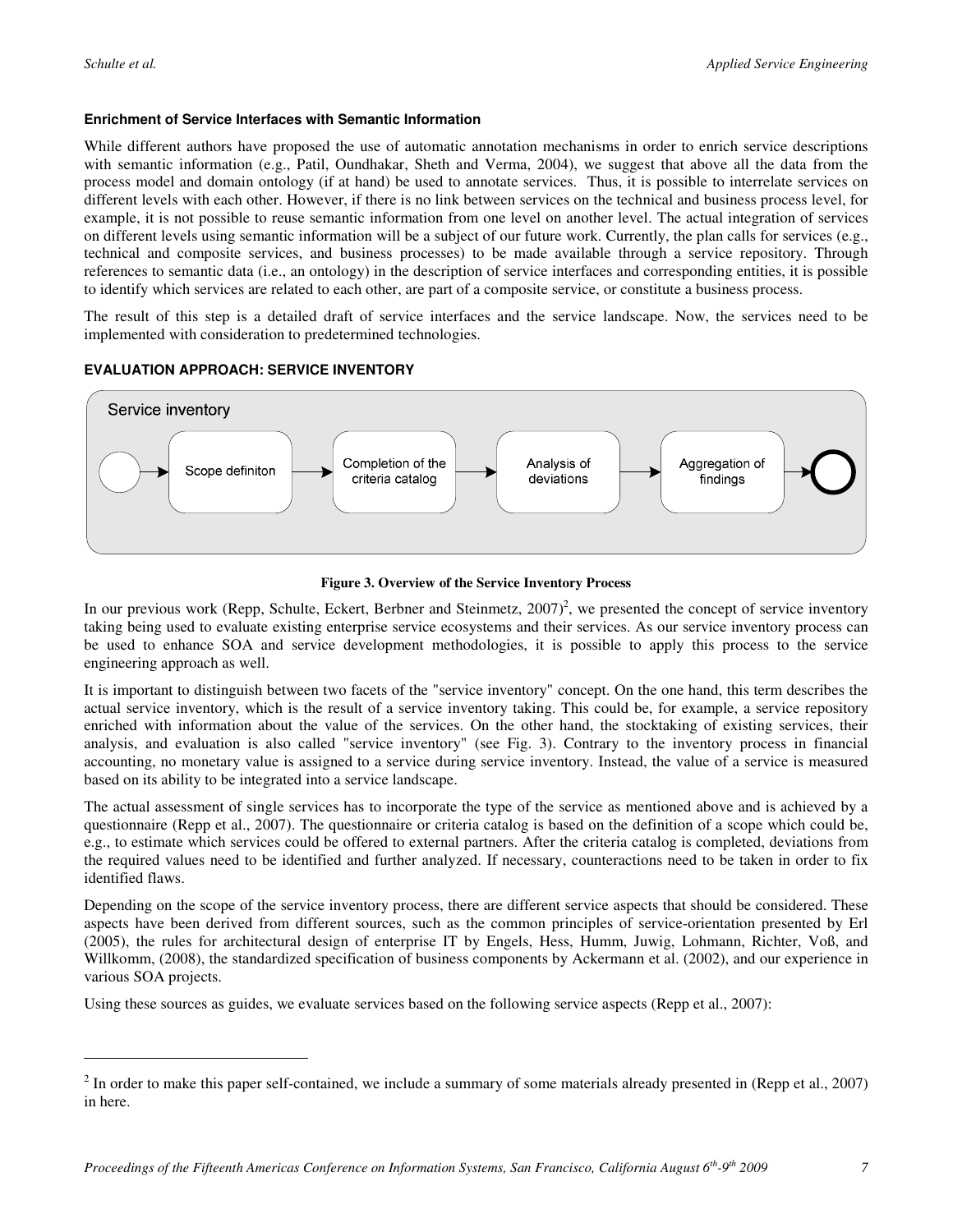- **Reusability**
- **Granularity**
- Autonomy
- Degree of coupling
- Information hiding
- **Discoverability**
- Context independence

The results of the service inventory process show which services do not possess the needed degree of granularity, are not detectable, or are not reusable in a different context. Thus, the outcome of a service inventory process can be used for the evaluation and design of a service landscape, as it evaluates single services and their importance in an overall service landscape.

#### **CONCLUSION**

In this paper, we have presented a conceptual model for service engineering which has been applied in a research project. Through the analysis of different service engineering methodologies it was possible to identify characteristic elements of service engineering. Compared with Table 1, the applied service engineering process involves all aspects mentioned. When necessary, we incorporated semantic information in the service engineering process (e.g., to arrange the service landscape). In addition, we applied service inventory practices in order to evaluate the service landscape and assess the outcome of the proposed service engineering methodology.

Even though the proposed approach to service engineering has been applied in the context of SoKNOS, the research presented here has been largely carried out on a conceptual level. We are currently working on an implementation of our approach to service engineering which will be presented in a publication in the near future. This implementation specifically addresses the support provided by tools concerning the identification of service interfaces and the linking of services at different service levels.

#### **ACKNOWLEDGEMENTS**

This work is supported in part by the  $BMBF<sup>3</sup>$ -sponsored project SoKNOS (www.soknos.de) and the E-Finance Lab e. V. (www.efinancelab.de).

#### **REFERENCES**

 $\overline{a}$ 

- 1. Ackermann, J., Brinkop, F., Conrad, S., Fettke, P., Frick, A., Glistau, E., Jaekel, H., Kotlar, O., Loos, P., Mrech, H., Ortner, E., Raape, U., Overhage, S., Sahm, S., Schmieten, A., Teschke, T. and Turowski, K. (2002) Standardized specification of business components. *Memorandum of the working group 5.10.3*, Component Oriented Business Application Systems.
- 2. Alonso, G., Casati, F., Kuno, H. and Machiraju, V. (2004) Web Services Concepts, Architectures and Applications, Springer-Verlag, Berlin, Heidelberg, New York.
- 3. Bayer, J., Eisenbarth, M., Lehner, T. and Petersen, K. (2008) Service Engineering Methodology, in Dominik Kuropka, Peter Tröger, Steffen Staab and Mathias Weske (Eds.) *Semantic Service Provisioning*, Springer, Berlin/Heidelberg, 185- 201.
- 4. Bell, M. (2008) Service-Oriented Modeling Service Analysis, Design, and Architecture. John Wiley & Sons, Inc., Hoboken, NJ, USA.
- 5. Bichler, M. and Lin, K.J. (2006) Service-oriented computing, *IEEE Computer Magazine*, 39, 3, 99-101.

<sup>&</sup>lt;sup>3</sup> German Federal Ministry of Education and Research